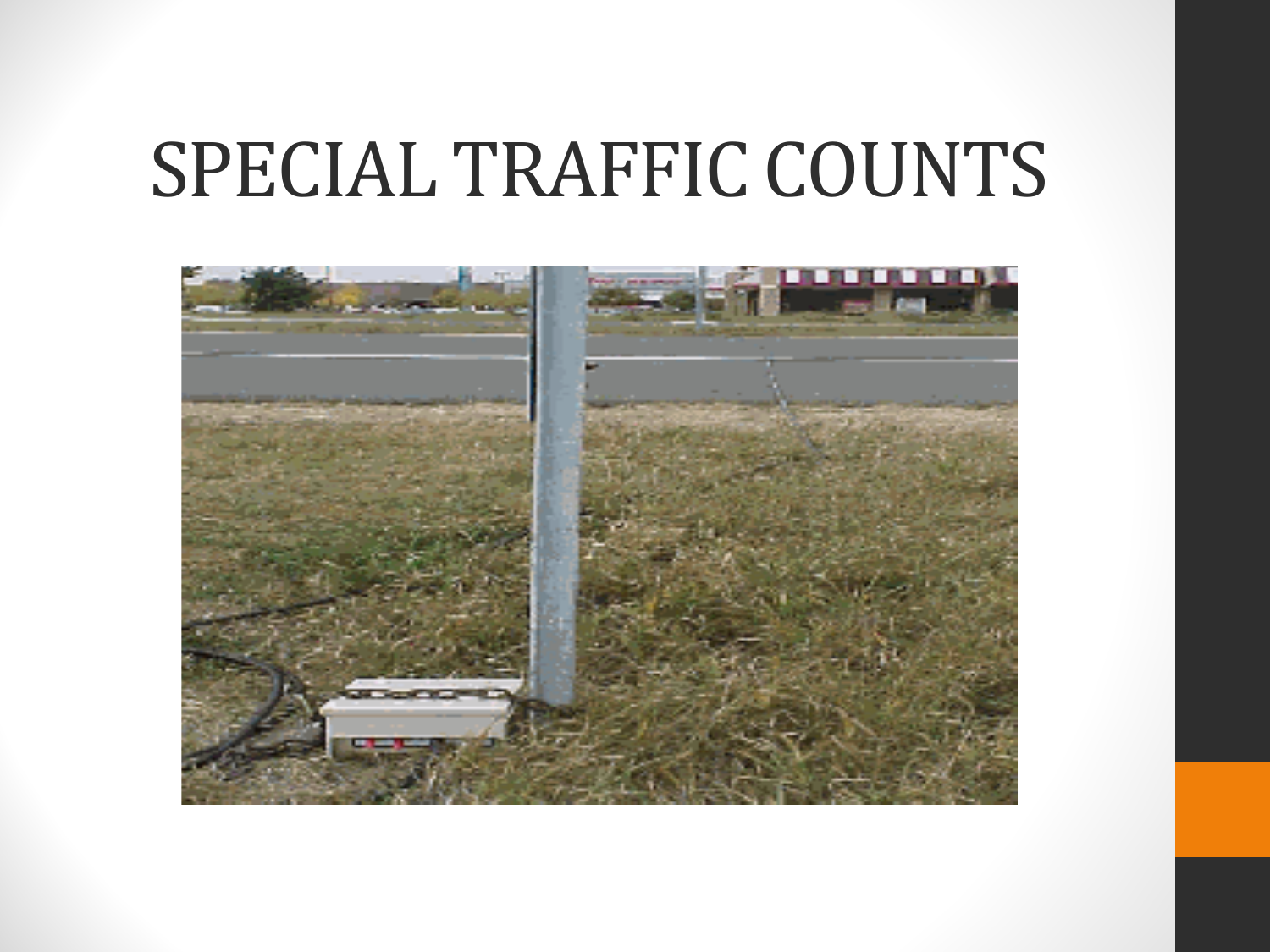# DEFAULT ADT

- CURRENTLY, CSAH'S COUNTED ON 4 YEAR CYCLE
- VEHICLE CLASS DISTRIBUTIONS APPLIED VIA SA ESAL CALCULATOR:
	- RURAL VS. URBAN
	- 4 ADT RANGES
- GOOD FOR PLANNING LEVEL USE
- CAN BE USED FOR PROJECT LEVEL USE, **BUT KEEP IN MIND…**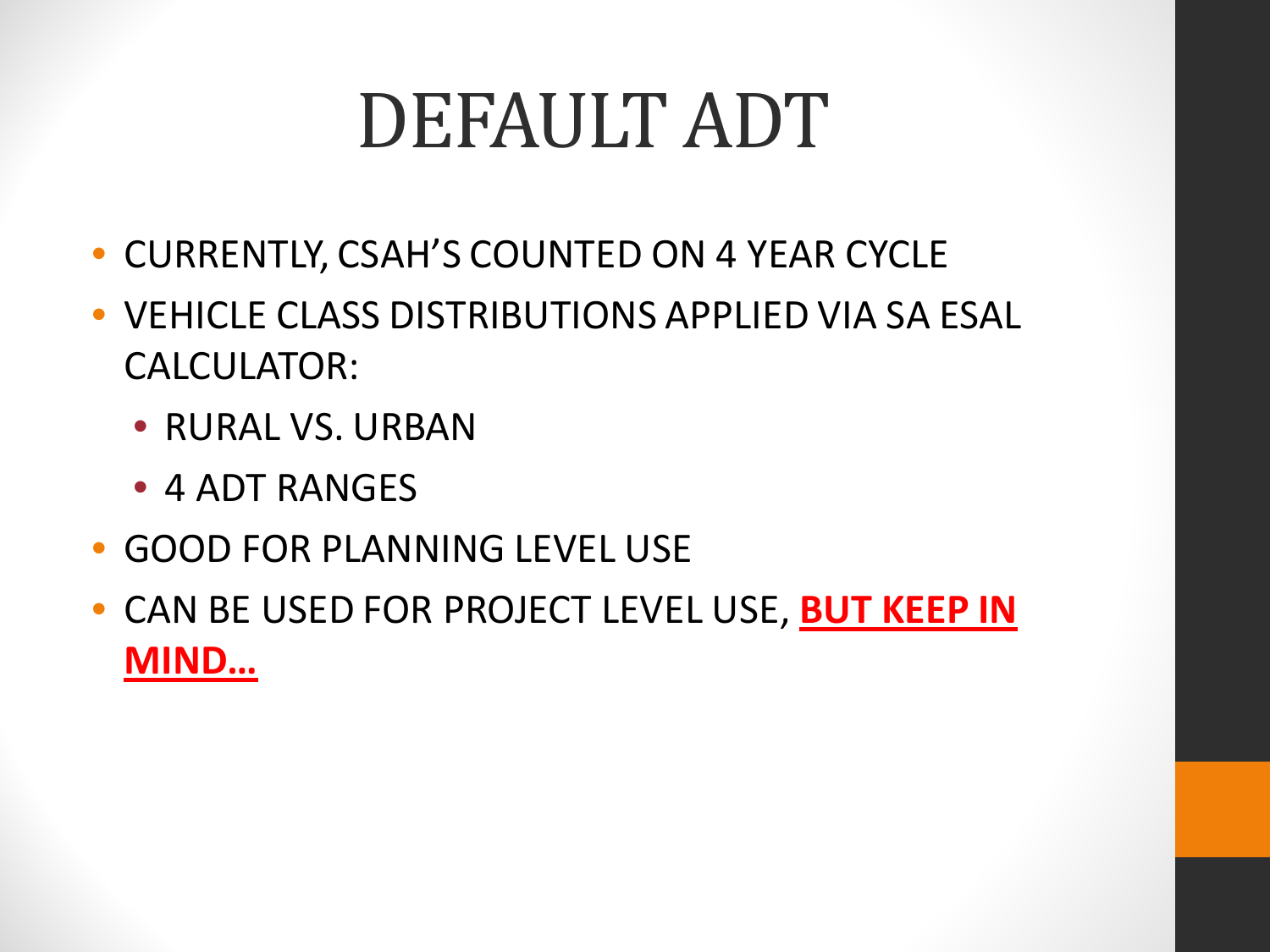# MNDOT COUNTS

- TYPICALLY TAKEN BETWEEN APRIL & OCT.
- COUNT TAKEN DURING WORK WEEK
- COUNT FOR 48 HOURS
- CURRENTLY DO NOT PERFORM VEHICLE CLASSIFICATION **COUNTS**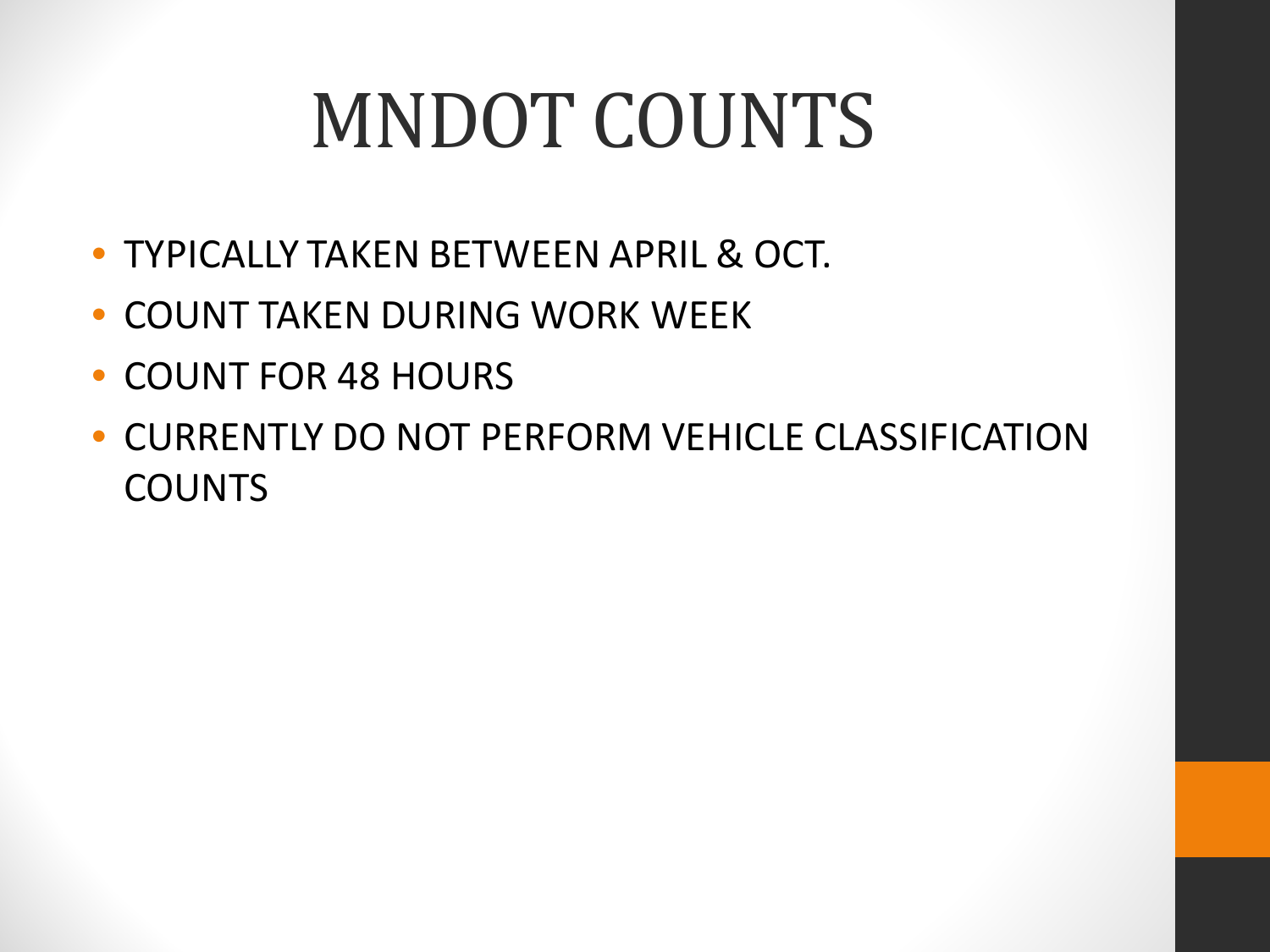# SPECIAL COUNTS

- DSAE'S HAVE COUNTERS TO LOAN
	- 2 PER DISTRICT
- MNDOT (TDA OR DISTRICT) WILL TRAIN
	- ON-SITE, FREE
- 2 TUBES PLACED ACROSS ROADWAY
- $\frac{1}{2}$  HOUR TO SET TUBES
- SEND CARDS TO TDA, RESULTS IN DAY(S) FOR FREE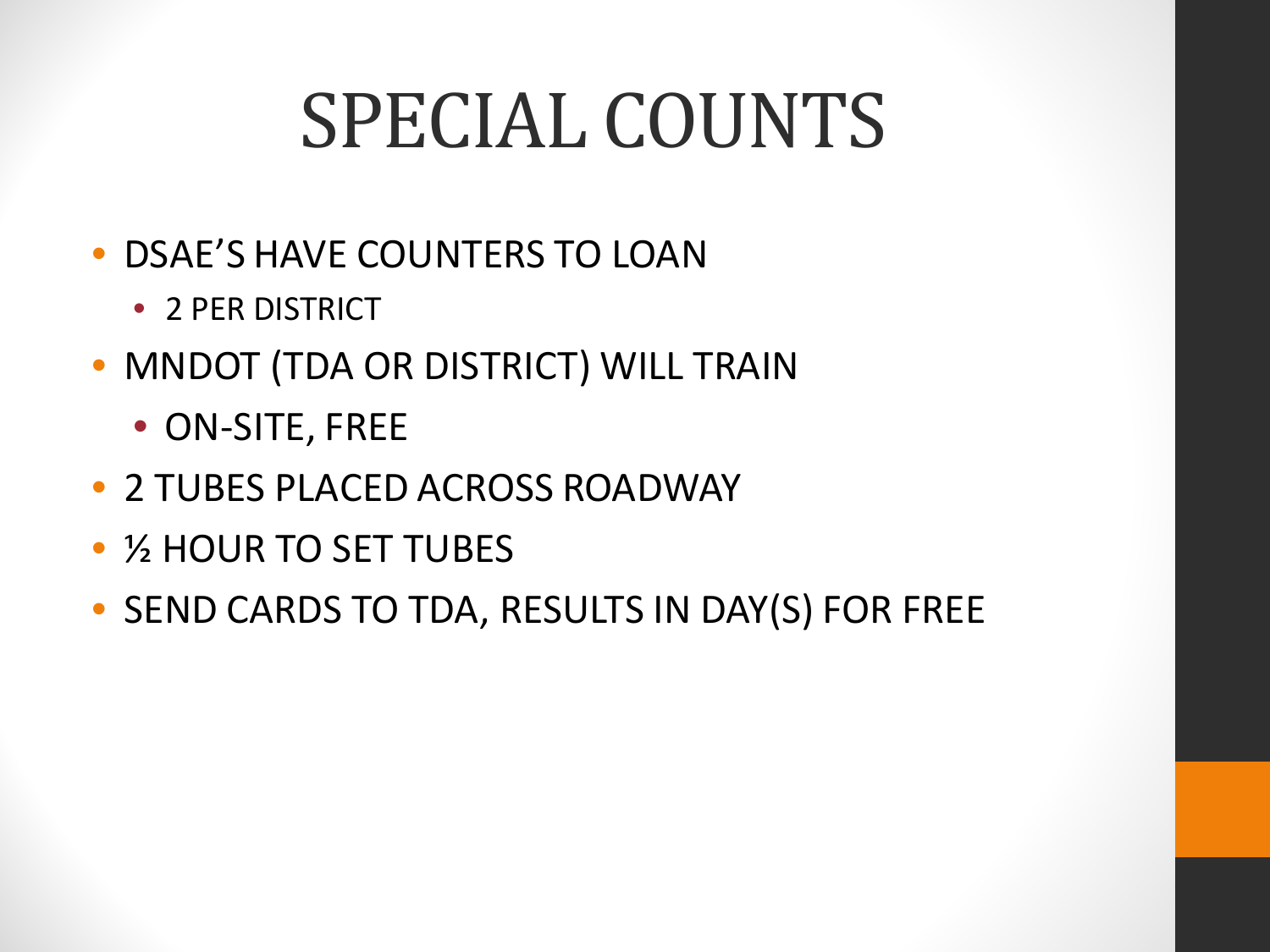# SPECIAL COUNTS

- OBTAIN VERY SPECIFIC DATA
	- SEASONAL PEEKS (TOURISM, AGRICULTURAL, TIMBER, ETC.)
- FOR PAVEMENT DESIGN:
	- ALONG WITH FWD INFO, CHOOSE OVERLAY VS. RECONSTRUCT
	- BITUMINOUS OVERLAY THICKNESS COSTS:
		- COST OF 1 INCH/LANE/MILE (12' WIDTH) = **\$21,000**
		- COST OF PREMATURE PAVEMENT FAILURE = **\$???**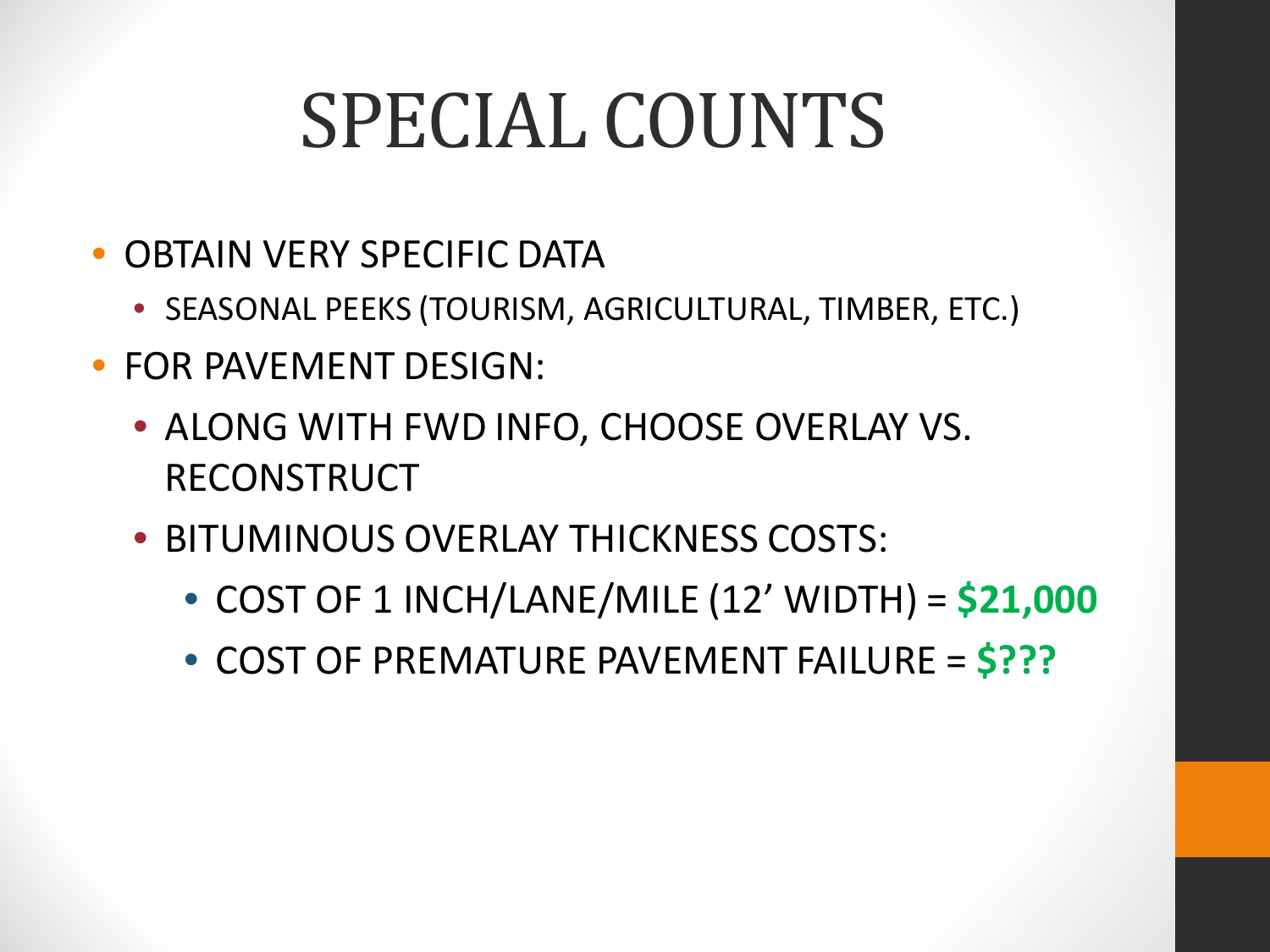# NON-INTRUSIVE DETECTION

- IF NEEDED IN WINTER, CAN USE MNDOT'S NON-INTRUSIVE TRAFFIC DETECTION UNITS
- FAIRLY NEW PORTABLE RADAR TECHNOLOGIES
- UNIT COSTS \$20,000
- COMES ON TRAILER
- SHOULDER or BACKSLOPE (w/in 250')
- MNDOT MAY PROVIDE FOR *+/- FREE??*
- MNROAD TESTING WAVETRONIX THIS WEEK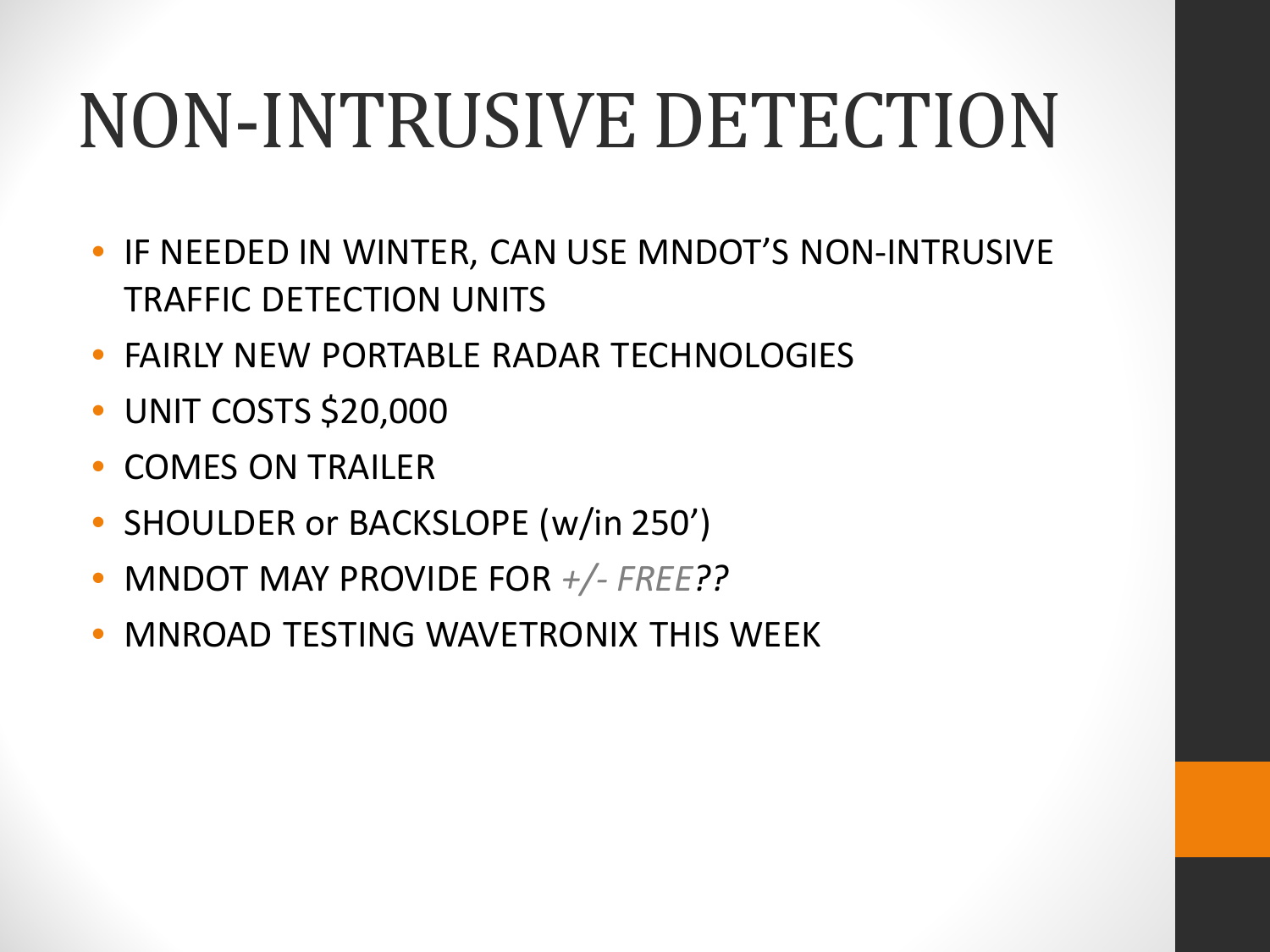### NON-INTRUSIVE DETECTION



#### WAVETONIX HD RADAR TRAFFIC COUNTING DEVICE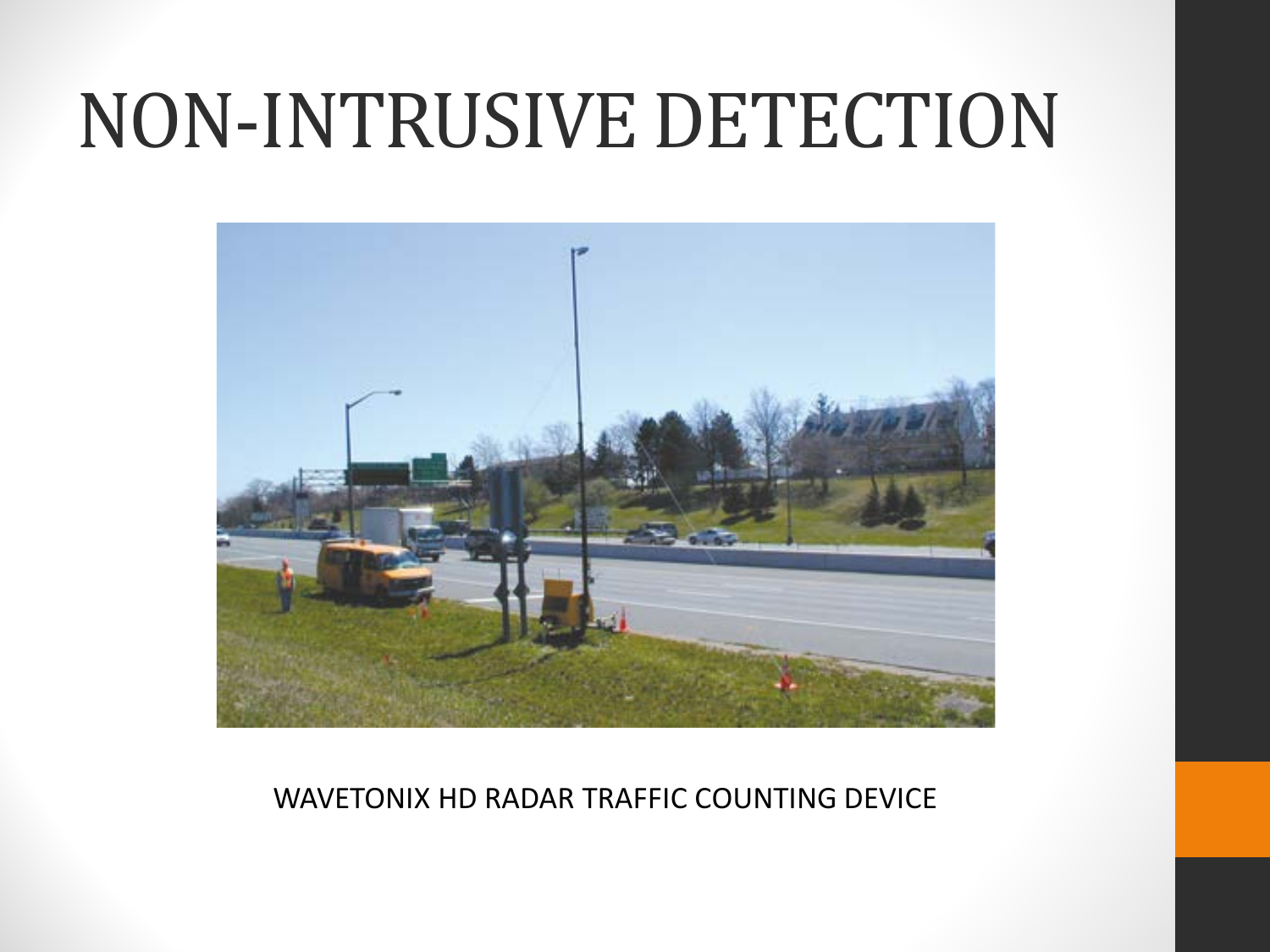### WAVETRONIX HD RADAR

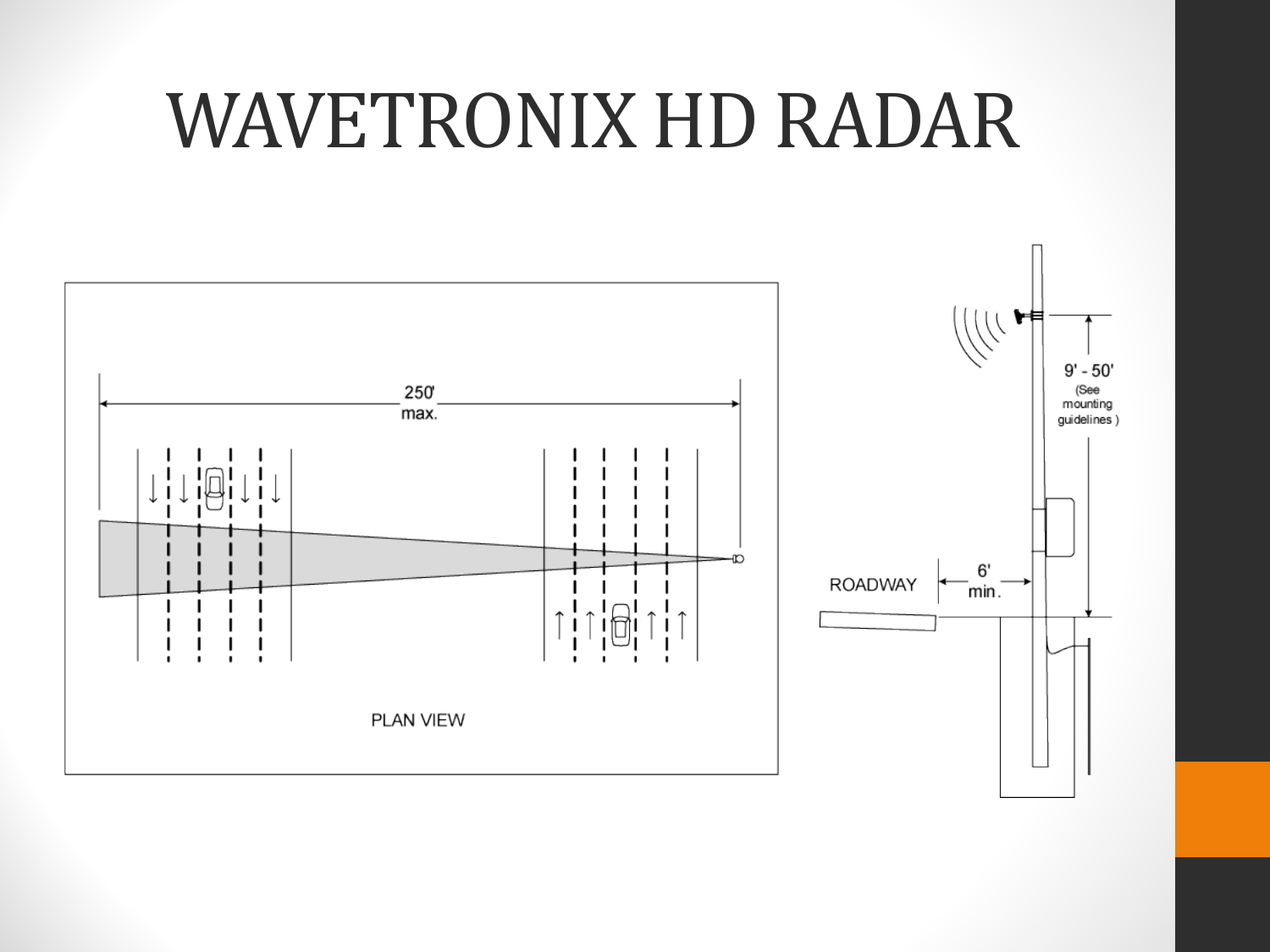# MULTI-SEASON COUNTS

- WHILE 48-HOUR COUNT IS BETTER THAN 4-YEAR COUNTS, MULTI-SEASON COUNTS CAN TAKE DESIGN TO HIGHEST LEVEL **ACCURACY**
- TDA CAN HELP DESIGN COUNT
- USE YOUR KNOWLEDGE OF HOW TRAFFIC USES ROADS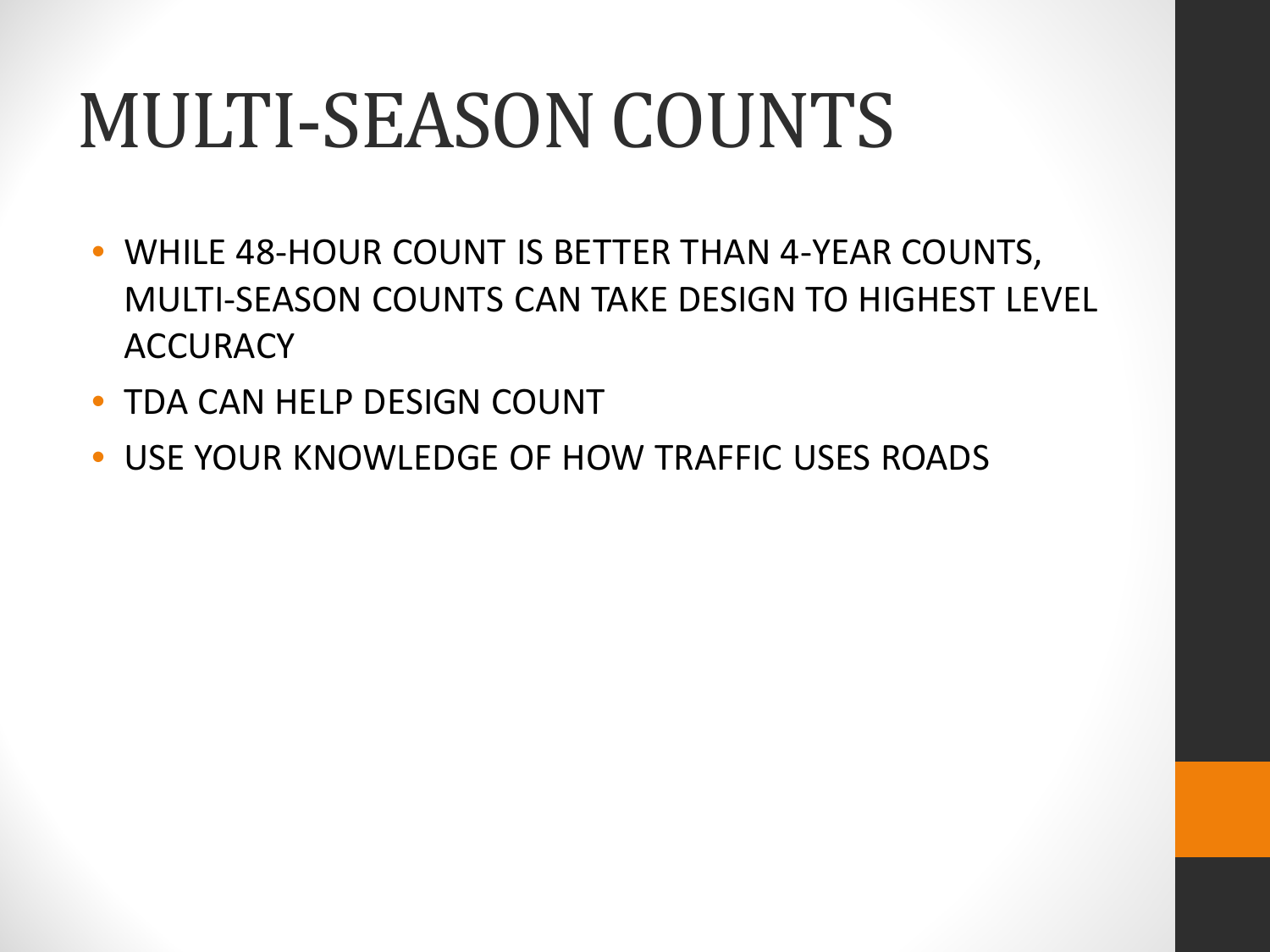### **MnDOT TRAFFIC FORECASTING & ANALYSIS**

- CAN HELP:
	- EXPERTISE
	- TRAIN STAFF TO PLACE COUNTERS
		- ON-SITE, IN-SITU, FREE
	- PLAN MULTI-SEASON SPECIAL COUNTS
- CONTACT TOM NELSON 651-366-3868
- <http://www.dot.state.mn.us/traffic/data/index.html>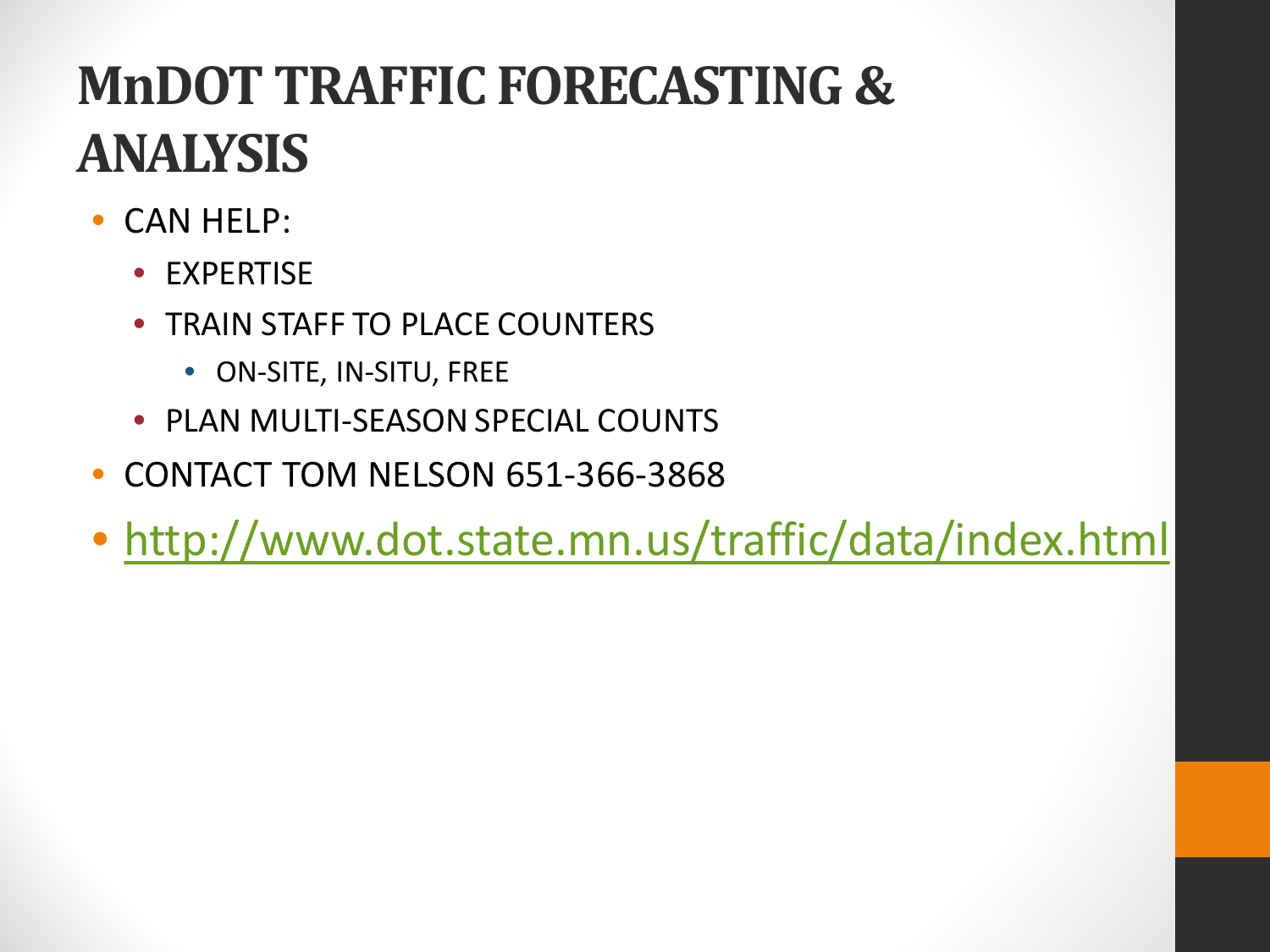## OTHER

- SPECIAL COUNTS FOR ASSESSMENTS
- LANE DISTRIBUTION CONSIDERTIONS:
	- ON 4-LANE TYPICALY 95% OF HEAVY TRUCKS USE RIGHT LANE
	- TRUCKS DELIVERING HEAVY, LEAVING EMPTY
	- DESIGN PAVEMENT STRUCTURE ACCORDINGLY